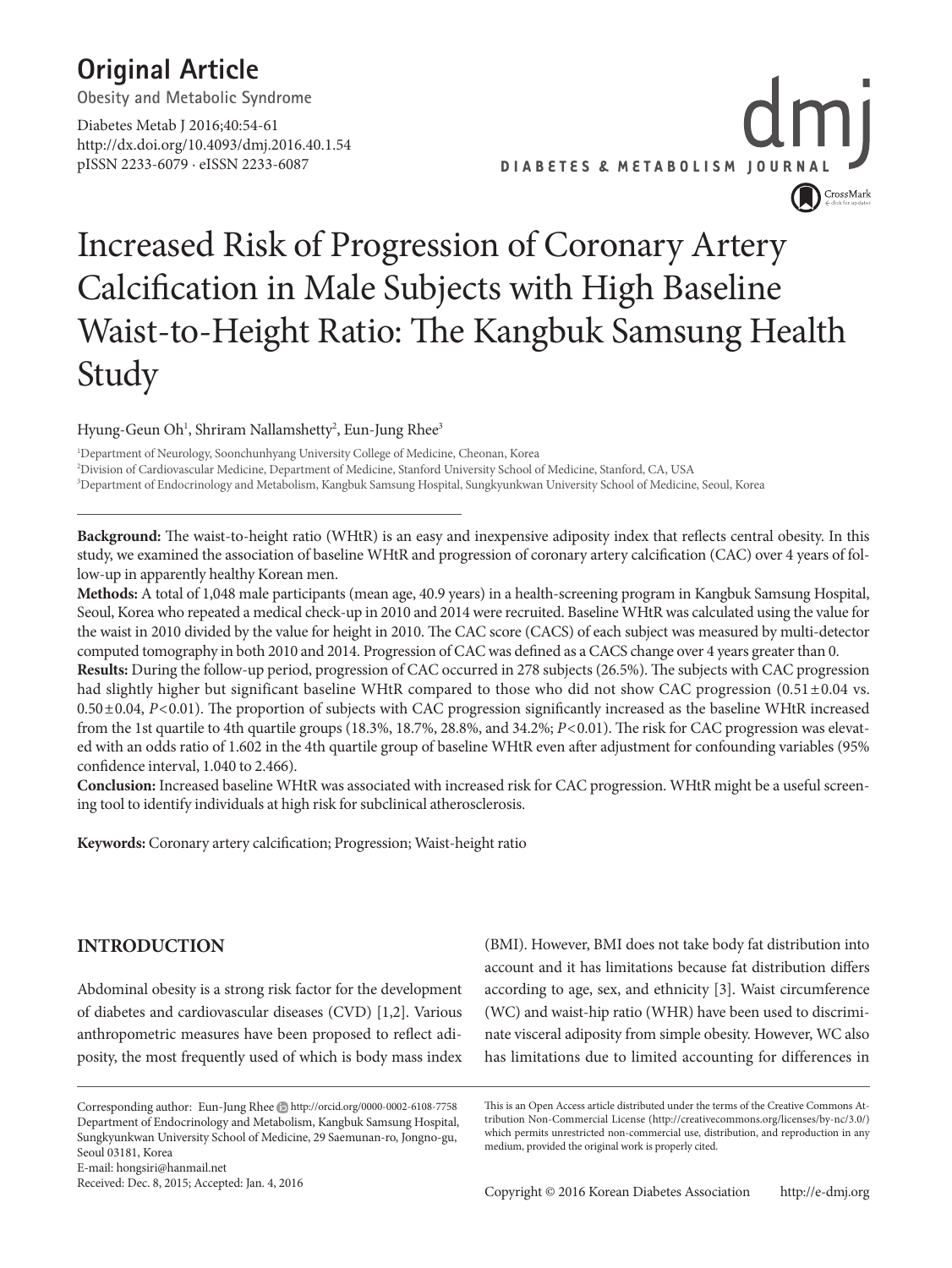height, which could lead to overestimation or underestimation in extremely tall or short individuals. Moreover, the WHR would mask the status of central obesity by an increase in hip circumference, and would be affected by the measurement errors of WC and hip circumference [4].

Waist-to-height ratio (WHtR) is an alternative measurement for visceral fat. A systematic review published in 2010 concluded that WHtR might be advantageous because it avoids the need for age-, sex-, and ethnicity-specific values [5]. The result of this systemic review found that a WHtR cutoff value of ≥0.5 identified people with increased risk for CVD and diabetes.

The coronary artery calcium score (CACS) is a marker for atherosclerosis and reflects the total atherosclerotic plaque burden at autopsy [6,7]. Previous studies have demonstrated a significant correlation between CACS and the risk of future CVD development and various metabolic diseases [8-11]. In addition, large population-based cohort studies have reported a significant concordance between coronary artery calcification (CAC) prevalence and CVD risk strata assessed by the Framingham risk score [12,13]. The use of CACS as a simple and safe surrogate marker for subclinical atherosclerosis is increasing.

In this study, we retrospectively examined the association of WHtR with the progression of CAC over 4 years in apparently healthy male participants in a health-screening program.

#### **METHODS**

#### **Study subjects**

This was a retrospective longitudinal study and a part of the Kangbuk Samsung Health Study, which included participants in a medical health check-up program at the Health Promotion Center of Kangbuk Samsung Hospital, Sungkyunkwan University School of Medicine, Seoul, Korea. The purpose of medical health checkup programs is to promote the health of employees through regular health checkups and to enhance early detection of existing diseases. Most of the examinees are employees and family members of various industrial companies from around the country. The employers largely pay for the costs of the medical examinations, and a considerable proportion of examinees undergo examinations annually or biannually.

The initial study population was 2,663 subjects who participated in the medical checkup program between January 2010 and December 2010 and underwent CACS measurement at baseline, and repeated the medical checkup program and CACS measurement between January 2014 and December 2014. Of these subjects, 1,477 subjects were excluded owing to female gender (*n*=209), presence of self-reported history of coronary artery disease (*n*=14), ischemic stroke (*n*=8), diabetes  $(n=112)$ , and missing data  $(n=1,277)$ , resulting in 1,048 subjects for final analysis (Fig. 1). As 92.2% of the original study participants were men, final analyses were performed only in male participants.

The Institutional Review Board of Kangbuk Samsung Hospital approved this study. The requirement for informed consent was waived because we used unidentified data routinely collected during the health screening process.

#### **Anthropometric and laboratory measurements**

Height and weight were measured twice and then averaged. The WHtR was calculated as the WC (cm) divided by the height (cm). The BMI was calculated by dividing the weight (kg) by the square of the height (m). The WC was measured in the standing position, at the middle point between the anterior iliac crest and the lower border of the rib, by a single examiner. Blood pressure was measured twice using a standardized sphygmomanometer after 5 minutes of rest and then averaged.

All subjects were examined after an overnight fast. The hexokinase method was used to determine the fasting glucose concentrations (Hitachi Modular D2400; Roche, Tokyo, Japan). Fasting serum insulin concentrations were determined by electrochemiluminescence immunoassay using a Hitachi



**Fig. 1.** Selection of the participants.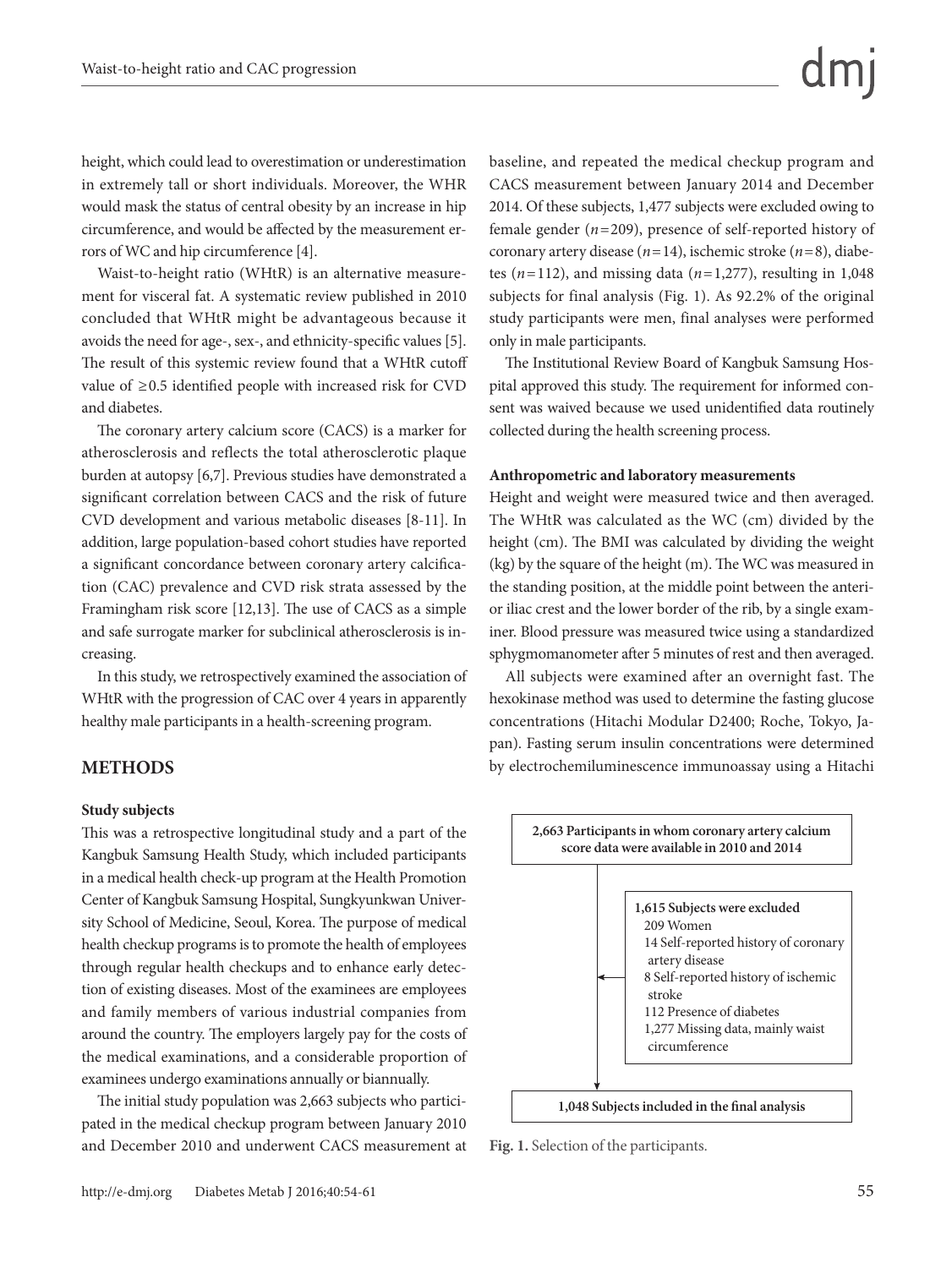Modular E170 (Roche). An enzymatic calorimetric test was used to measure the serum lipid profiles. Glycosylated hemoglobin (HbA1c) was measured by an immunoturbidimetric assay with a Cobra Integra 800 automatic analyzer (Roche Diagnostics, Basel, Switzerland) with a reference value of 4.4% to 6.4%. The methodology was aligned with the Diabetes Control and Complications Trial and National Glycohemoglobin Standardization Program (NGSP) standards [14]. The intra-assay coefficient of variation (CV) was 2.3% and the interassay CV was 2.4%, both within NGSP acceptable limits [15].

All subjects with a history of diabetes mellitus at baseline were excluded from the study. The presence of diabetes mellitus was determined by only the self-questionnaires completed by the participants, asking whether they had been diagnosed as diabetic or not. A current smoker was defined by responding 'yes' to the question 'Are you currently smoking?'

#### **Measurement of CACS**

Multi-detector computed tomography (MDCT) for coronary calcium scoring was performed using a 64-slice, spiral computed tomography scanner (GE Health Care, Tokyo, Japan) with HEARTBEAT-CS software (Philips, Cleveland, OH, USA). Sixty-four-slice MDCT was performed using the following parameters: 0.625 mm slice thickness, 120 kVP, 800 effective mAs, and a 400 msec rotational speed. The severity of CAC was assessed by the Agatston score [16]. The total CACS was defined as the sum of the individual scores for the four major epicardial coronary arteries: left main, left anterior descending, left circumflex, and right coronary. The technicians who performed the MDCT were blinded to all patient information, and CACS was automatically calculated using the HEARTBEAT-CS software.

Progression of CACS over the 4-year period was defined as any CACS increase over 4 years, as previously described in other studies [17,18].

#### **Statistical analysis**

The data were analyzed using SPSS version 18.0 (SPSS Inc., Chicago, IL, USA). Comparisons of baseline characteristics between those with or without CAC progression were analyzed using Student *t*-test and the percentages and prevalences were compared with the chi-square test.

The analyses for receiver operating characteristic (ROC) curves were performed to compare area under the curve (AUC) among baseline WHtR, BMI, and WC for the prediction of CAC progression.

Subjects were divided into four groups according to baseline WHtR as follows: quartile 1, <0.471; quartile 2, 0.471 to 0.497; quartile 3, 0.498 to 0.527; quartile 4, >0.527. Multivariate logistic regression analysis was used to estimate the odds ratios (ORs) and 95% confidence intervals of CAC progression according to quartile groups of baseline WHtR after adjusting for potential confounders, including age, sex, blood pressure, total cholesterol, and HbA1c. Statistical significance was defined as a *P*<0.05.

#### **RESULTS**

The baseline characteristics of the participants are presented in Table 1. The mean age was 41 years. The mean WHtR was 0.50 and the mean HbA1c was 5.68%. The proportion of the participants who had CAC at baseline was 20.5%, and 26.5% of the participants had CAC progression after 4 years.

When the study parameters were compared between those with and without CAC progression, the subjects who had

**Table 1.** Baseline characteristics of the participants (*n*=1,048)

| Variable                                            | Value            |
|-----------------------------------------------------|------------------|
| Age, yr                                             | $40.9 \pm 5.8$   |
| Height, cm                                          | $173.0 \pm 5.7$  |
| Body weight, kg                                     | $75.1 \pm 10.3$  |
| Waist circumference, cm                             | $86.5 \pm 7.5$   |
| Body mass index, $kg/m2$                            | $25.1 \pm 3.0$   |
| Waist-to-height ratio                               | $0.50 \pm 0.04$  |
| Systolic blood pressure, mm Hg                      | $119.1 \pm 11.6$ |
| Diastolic blood pressure, mm Hg                     | $77.3 \pm 8.7$   |
| Fasting blood glucose, mg/dL                        | $94.0 \pm 10.5$  |
| Total cholesterol, mg/dL                            | $210.4 \pm 36.4$ |
| Triglyceride, mg/dL                                 | $149.1 \pm 95.9$ |
| High density lipoprotein cholesterol, mg/dL         | $50.4 \pm 11.4$  |
| Low density lipoprotein cholesterol, mg/dL          | $133.7 \pm 32.7$ |
| Glycosylated hemoglobin, %                          | $5.68 \pm 0.3$   |
| Fasting insulin, IU/L                               | $6.3 \pm 3.8$    |
| Current smoking                                     | 284(27.1)        |
| Proportion of subjects with CACS > 0 in 2010        | 215(20.5)        |
| Proportion of subjects with CAC progression in 2014 | 278(26.5)        |

Values are presented as mean±standard deviation or number (%). CACS, coronary artery calcium score; CAC, coronary artery calcification.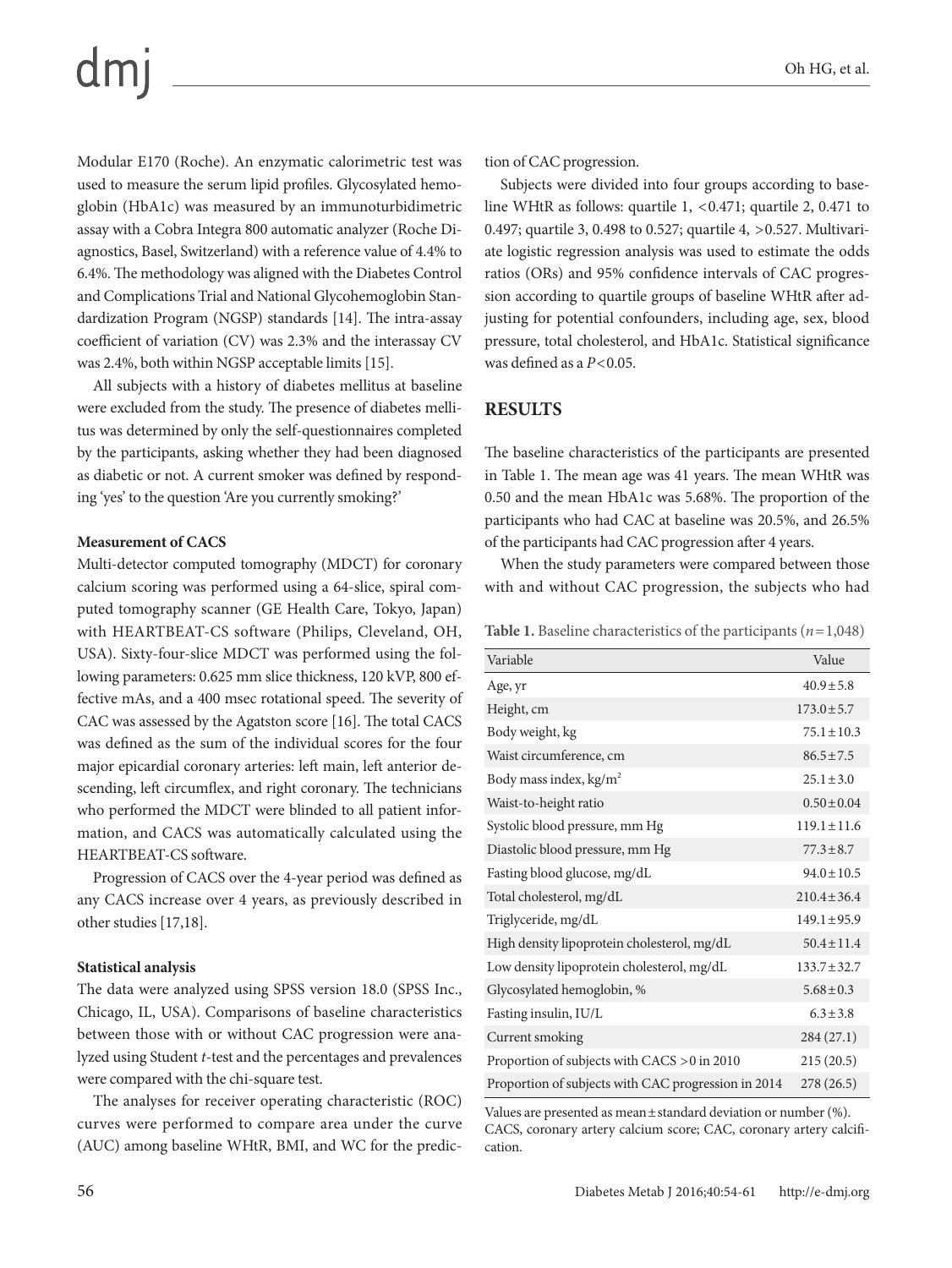| <b>Table 2.</b> Comparison of the baseline parameters between the |
|-------------------------------------------------------------------|
| groups with and without coronary artery calcification progres-    |
| sion after 4 years $(n=1,048)$                                    |

| Variable                           | No progression<br>$(n=770)$ | Progression<br>$(n=278)$ | $P$ value |
|------------------------------------|-----------------------------|--------------------------|-----------|
| Age, yr                            | $40.0 \pm 5.7$              | $43.6 \pm 5.2$           | < 0.01    |
| Height, cm                         | $173.3 \pm 5.7$             | $172.1 \pm 5.7$          | < 0.01    |
| Body weight, kg                    | $74.6 + 10.0$               | $76.7 + 10.9$            | < 0.01    |
| Waist circumference, cm            | $85.9 \pm 7.3$              | $88.0 \pm 7.7$           | < 0.01    |
| Body mass index, kg/m <sup>2</sup> | $24.8 \pm 2.9$              | $25.9 \pm 3.2$           | < 0.01    |
| Waist-to-height ratio              | $0.50 \pm 0.04$             | $0.51 \pm 0.04$          | < 0.01    |
| SBP, mm Hg                         | $118.6 \pm 11.4$            | $120.5 \pm 12.1$         | < 0.01    |
| DBP, mm Hg                         | $76.8 \pm 8.4$              | $78.7 \pm 9.2$           | < 0.01    |
| FBG, mg/dL                         | $93.2 \pm 9.1$              | $96.2 \pm 13.3$          | < 0.01    |
| Total cholesterol, mg/dL           | $207.6 \pm 36.3$            | $218.4 \pm 35.6$         | < 0.01    |
| Triglyceride, mg/dL                | $144.2 \pm 97.1$            | $162.7 \pm 91.4$         | < 0.01    |
| $HDL-C, mg/dL$                     | $51.1 \pm 11.7$             | $48.7 \pm 10.6$          | < 0.01    |
| LDL-C, mg/dL                       | $129.8 \pm 32.2$            | $140.6 \pm 32.7$         | < 0.01    |
| HbA1c, %                           | $5.64 \pm 0.3$              | $5.77 \pm 0.4$           | < 0.01    |
| Fasting insulin, IU/L              | $6.0 \pm 3.5$               | $6.9 \pm 4.5$            | < 0.01    |
| Current smoker                     | 202(26.2)                   | 82(29.5)                 | 0.225     |

Values are presented as mean±standard deviation or number (%).

SBP, systolic blood pressure; DBP, diastolic blood pressure; FBG, fasting blood glucose; HDL-C, high density lipoprotein cholesterol; LDL-C, low density lipoprotein cholesterol; HbA1c, glycosylated hemoglobin.

CAC progression were 3 years older than those without CAC progression (Table 2). The subjects who had CAC progression were more obese than those who did not. The baseline fasting blood glucose level was higher in the subjects who had CAC progression compared to those who did not have CAC progression. A larger proportion of subjects in the CAC progression group smoked, although the difference was statistically insignificant. All the lipid profiles were worse in the CAC progression group compared to those without CAC progression. The mean WHtR was higher in subjects with CAC progression (0.51 vs. 0.50, *P*<0.01).

When the subjects were divided into four groups according to baseline WHtR quartiles, the proportion of subjects who had CAC progression after 4 years significantly increased as the WHtR quartiles increased from the 1st to 4th quartiles (18.3%, 18.7%, 28.8%, and 34.2%, *P*<0.01 for the linear trend) (Fig. 2).

When the AUC for the prediction of CAC progression was calculated with ROC curve analyses among WHtR, BMI, and





1.602, even after adjustment for confounding variables, such as age, smoking, blood pressure, total cholesterol level and HbA1c (95% confidence interval, 1.040 to 2.466) (Table 3).



**Fig. 2.** Comparison of the proportion of subjects with coronary artery calcium score (CACS) progression in groups divided according to quartile groups of baseline waist-to-height ratio. ANOVA, analysis of variance.

**Table 3.** Odds ratio for progression of coronary artery calcification according to quartiles of baseline waist-height ratio in 4 years of follow-up

|                         | Model 1 <sup>ª</sup> | Model $2^b$       | Model $3c$        |
|-------------------------|----------------------|-------------------|-------------------|
| Quartile 1 <sup>d</sup> | 1.000                | 1.000             | 1.000             |
| Quartile 2 <sup>e</sup> | 1.024                | 0.925             | 0.881             |
|                         | $(0.666 - 1.576)$    | $(0.593 - 1.442)$ | $(0.562 - 1.380)$ |
| Quartile 3 <sup>f</sup> | 1.819                | 1.503             | 1.313             |
|                         | $(1.215 - 2.722)$    | $(0.988 - 2.288)$ | $(0.855 - 2.016)$ |
| Quartile $4g$           | 2.354                | 2.097             | 1.602             |
|                         | $(1.584 - 3.498)$    | $(1.392 - 3.159)$ | $(1.040 - 2.466)$ |

<sup>a</sup>Model 1: Crude odds ratio, <sup>b</sup>Model 2: Adjusted for age, <sup>c</sup>Model 3: Adjusted for age, smoking, systolic blood pressure, total cholesterol and glycosylated hemoglobin, dQuartile 1: <0.471, eQuartile 2: 0.471-

0.497, <sup>f</sup>Quartile 3: 0.498-0.527, <sup>g</sup>Quartile 4: > 0.527.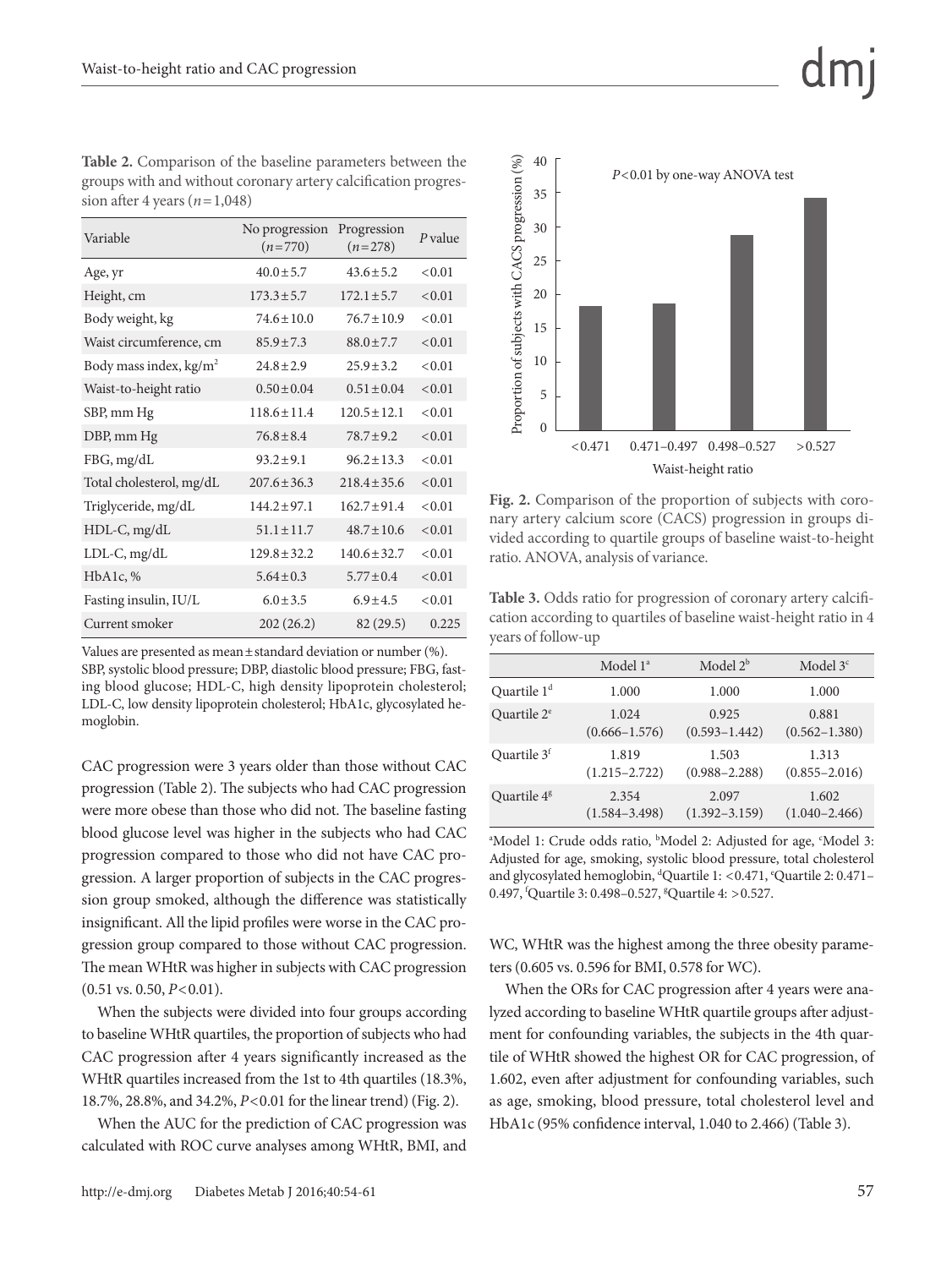## $dmj$

#### **DISCUSSION**

This study is the first analysis in the literature of the association of CAC progression with WHtR in apparently healthy Korean men over 4 years of follow-up. A higher proportion of the subjects with high baseline WHtR had CAC progression over 4 years. In addition, the subjects with CAC progression had higher mean baseline WHtR compared to those without CAC progression. Among the three obesity parameters WHtR, BMI, and WC, WHtR showed the highest AUC for the prediction of CAC progression. In logistic regression analysis, the subjects in the highest quartile of baseline WHtR had significantly increased OR for CAC progression over 4 years compared to those in the lowest WHtR quartile. This is the first study in the literature that analyzed the association of WHtR with CAC progression.

Among the various indices of adiposity, the most widely recognized index is BMI, which was first used by the World Health Organization [19]. However, BMI is limited in that even though it is correlated with total body fat, it does not reflect body fat distribution. Moreover, BMI cannot distinguish between a person with excess fat and a person with high muscle mass; therefore, they have the same cardiovascular risk based on BMI alone [20]. Indices such as WC and WHR, which reflect central obesity, have gained popularity due to the limitations of BMI for assessing relative visceral fat distribution [5,21]. In a study performed in Koreans, the Healthy Twin Study, WC, WHtR, and BMI showed better predictability for metabolic risks over direct body fat measures [22]. In addition, several studies have reported that individuals with the same WC but different heights are unlikely to have the same cardiometabolic risks [23]. Several researchers independently proposed the WHtR as another candidate for the accurate index for the detection of central obesity, correcting the WC for the height of the individual [24-28]. WHtR correlated well with abdominal fat measured with imaging techniques [27, 29]. As WHtR is a corrected value within an individual, it has an advantage of the possibility that a single cutoff value could be used for screening in different ethnic groups, while WC requires population-specific boundary values [19,30,31].

In this study, we determined that subjects with a high baseline WHtR had a significantly increased risk for CAC progression over 4 years of follow-up. In addition, the subjects who had CAC progression had significantly higher mean baseline WHtR values compared to those who did not (0.51 vs. 0.50). There are several previously published studies of the association of WHtR with subclinical atherosclerosis. In a cross-sectional study performed in 305 individuals, WHtR and WC correlated better than BMI with arterial stiffness measured by pulsed wave velocity and with subclinical atherosclerosis measured by carotid intima-media thickness (C-IMT) [32]. In another cross-sectional study performed in 562 middle-aged participants in rural Bangladesh, WHR and WHtR appeared to be better predictors of early atherosclerosis assessed by C-IMT than other surrogates of adiposity [33]. In a systemic review that analyzed the role of WHtR as a screening tool for the prediction of CVD and diabetes, WHtR and WC were significant predictors for CVD and diabetes more often than BMI [5]. That study also suggested that a WHtR cutoff of 0.5 could be a suitable global boundary value in both men and women. Although many studies have analyzed the association of baseline WHtR with future CVD events in a prospective manner, the role of WHtR as a predictor for the progression of subclinical atherosclerosis assessed by CAC not determined in a cross-sectional study has not previously been published. Our study is the first that reports the possibility of WHtR as a predictor for CAC progression in a longitudinal analysis.

Our study has various limitations. First, we only analyzed the association between WHtR and CAC progression, but not CVD events. Therefore, we cannot establish any definite cause-effect relationship from the results of our study. Second, we defined CAC progression as any increase in the absolute CACS over 4 years, as previously described in other studies [17,18]. Previous studies of CAC progression used various methods to minimize the interscan variability, such as the calculation of percentage change or square root transformation of CACS (SQRT method) [34,35]. However, there is no current standardization of how progression should be assessed and exactly what meaningful "progression" constitutes [36]. More studies should be performed to define the optimal method to assess CAC progression. Third, more specific data on personal history of medications, such as lipid-lowering agents or anti-platelet agents, were not available. However, there is no evidence that CAC progression could be prevented or reversed with a single therapeutic intervention, including statins [37,38]. Furthermore, there could be limitations in the presumption of WHtR as the correct method to accurately reflect central adiposity. Despite these limitations, as the population of our study was composed of relatively young and apparently healthy subjects from a health screening program, the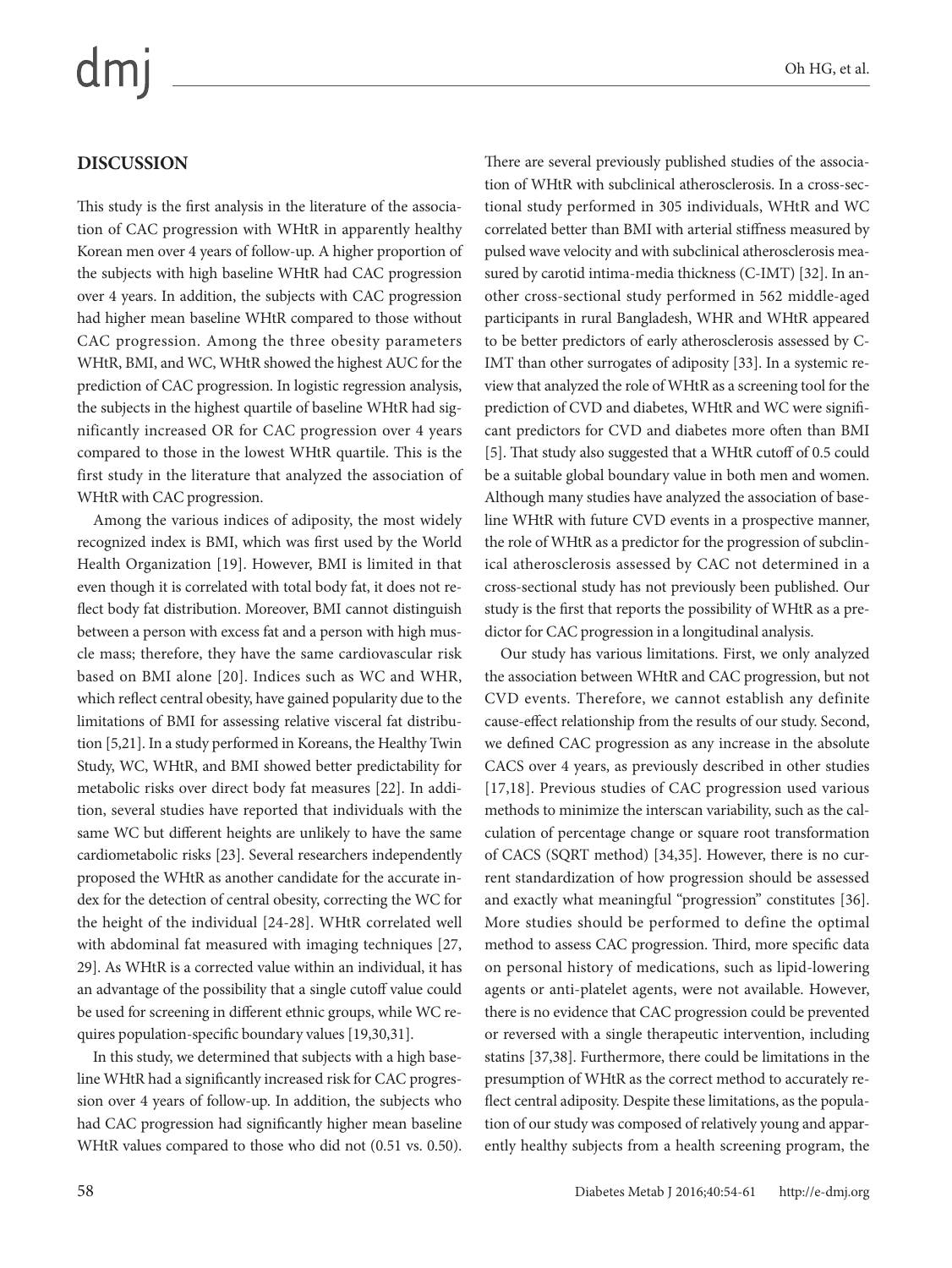results of our study could be meaningful in that WHtR could predict CAC progression even in a low risk population. In addition, our study has strength as the first study performed regarding the role of WHtR as the predictor for progression of subclinical atherosclerosis assessed by CACS in apparently healthy Korean men.

In conclusion, male subjects with high baseline WHtR had a higher risk for CAC progression over 4 years in this retrospective study. In addition, the men who had CAC progression had higher mean baseline WHtR compared to those without CAC progression, suggesting that WHtR could be a surrogate marker for the prediction of progression of subclinical atherosclerosis in this relatively young Korean male population without underlying CVD. Further studies are warranted in different ethnic and age groups to clarify the precise role of WHtR as a global adiposity index that has significant predictive power for metabolic diseases and CVD.

#### **CONFLICTS OF INTEREST**

No potential conflict of interest relevant to this article was reported.

#### **REFERENCES**

- 1. Hu D, Xie J, Fu P, Zhou J, Yu D, Whelton PK, He J, Gu D. Central rather than overall obesity is related to diabetes in the Chinese population: the InterASIA study. Obesity (Silver Spring) 2007;15:2809-16.
- 2. Balkau B, Deanfield JE, Despres JP, Bassand JP, Fox KA, Smith SC Jr, Barter P, Tan CE, Van Gaal L, Wittchen HU, Massien C, Haffner SM. International Day for the Evaluation of Abdominal Obesity (IDEA): a study of waist circumference, cardiovascular disease, and diabetes mellitus in 168,000 primary care patients in 63 countries. Circulation 2007;116:1942-51.
- 3. Lam BC, Koh GC, Chen C, Wong MT, Fallows SJ. Comparison of body mass index (BMI), body adiposity index (BAI), waist circumference (WC), waist-to-hip ratio (WHR) and waist-toheight ratio (WHtR) as predictors of cardiovascular disease risk factors in an adult population in Singapore. PLoS One 2015;10: e0122985.
- 4. Despres JP, Lemieux I, Prud'homme D. Treatment of obesity: need to focus on high risk abdominally obese patients. BMJ 2001;322:716-20.
- 5. Browning LM, Hsieh SD, Ashwell M. A systematic review of

waist-to-height ratio as a screening tool for the prediction of cardiovascular disease and diabetes: 0.5 could be a suitable global boundary value. Nutr Res Rev 2010;23:247-69.

- 6. Bielak LF, Rumberger JA, Sheedy PF 2nd, Schwartz RS, Peyser PA. Probabilistic model for prediction of angiographically defined obstructive coronary artery disease using electron beam computed tomography calcium score strata. Circulation 2000; 102:380-5.
- 7. Rumberger JA, Simons DB, Fitzpatrick LA, Sheedy PF, Schwartz RS. Coronary artery calcium area by electron-beam computed tomography and coronary atherosclerotic plaque area. A histopathologic correlative study. Circulation 1995;92: 2157-62.
- 8. Detrano R, Guerci AD, Carr JJ, Bild DE, Burke G, Folsom AR, Liu K, Shea S, Szklo M, Bluemke DA, O'Leary DH, Tracy R, Watson K, Wong ND, Kronmal RA. Coronary calcium as a predictor of coronary events in four racial or ethnic groups. N Engl J Med 2008;358:1336-45.
- 9. Erbel R, Mohlenkamp S, Moebus S, Schmermund A, Lehmann N, Stang A, Dragano N, Gronemeyer D, Seibel R, Kalsch H, Brocker-Preuss M, Mann K, Siegrist J, Jockel KH; Heinz Nixdorf Recall Study Investigative Group. Coronary risk stratification, discrimination, and reclassification improvement based on quantification of subclinical coronary atherosclerosis: the Heinz Nixdorf Recall study. J Am Coll Cardiol 2010; 56:1397-406.
- 10. Yu JH, Yim SH, Yu SH, Lee JY, Kim JD, Seo MH, Jeon WS, Park SE, Park CY, Lee WY, Oh KW, Park SW, Rhee EJ. The relationship of body composition and coronary artery calcification in apparently healthy Korean adults. Endocrinol Metab (Seoul) 2013;28:33-40.
- 11. Hyder JA, Allison MA, Wong N, Papa A, Lang TF, Sirlin C, Gapstur SM, Ouyang P, Carr JJ, Criqui MH. Association of coronary artery and aortic calcium with lumbar bone density: the MESA Abdominal Aortic Calcium Study. Am J Epidemiol 2009;169:186-94.
- 12. Okwuosa TM, Greenland P, Ning H, Liu K, Bild DE, Burke GL, Eng J, Lloyd-Jones DM. Distribution of coronary artery calcium scores by Framingham 10-year risk strata in the MESA (Multi-Ethnic Study of Atherosclerosis) potential implications for coronary risk assessment. J Am Coll Cardiol 2011;57:1838-45.
- 13. Okwuosa TM, Greenland P, Ning H, Liu K, Lloyd-Jones DM. Yield of screening for coronary artery calcium in early middleage adults based on the 10-year Framingham risk score: the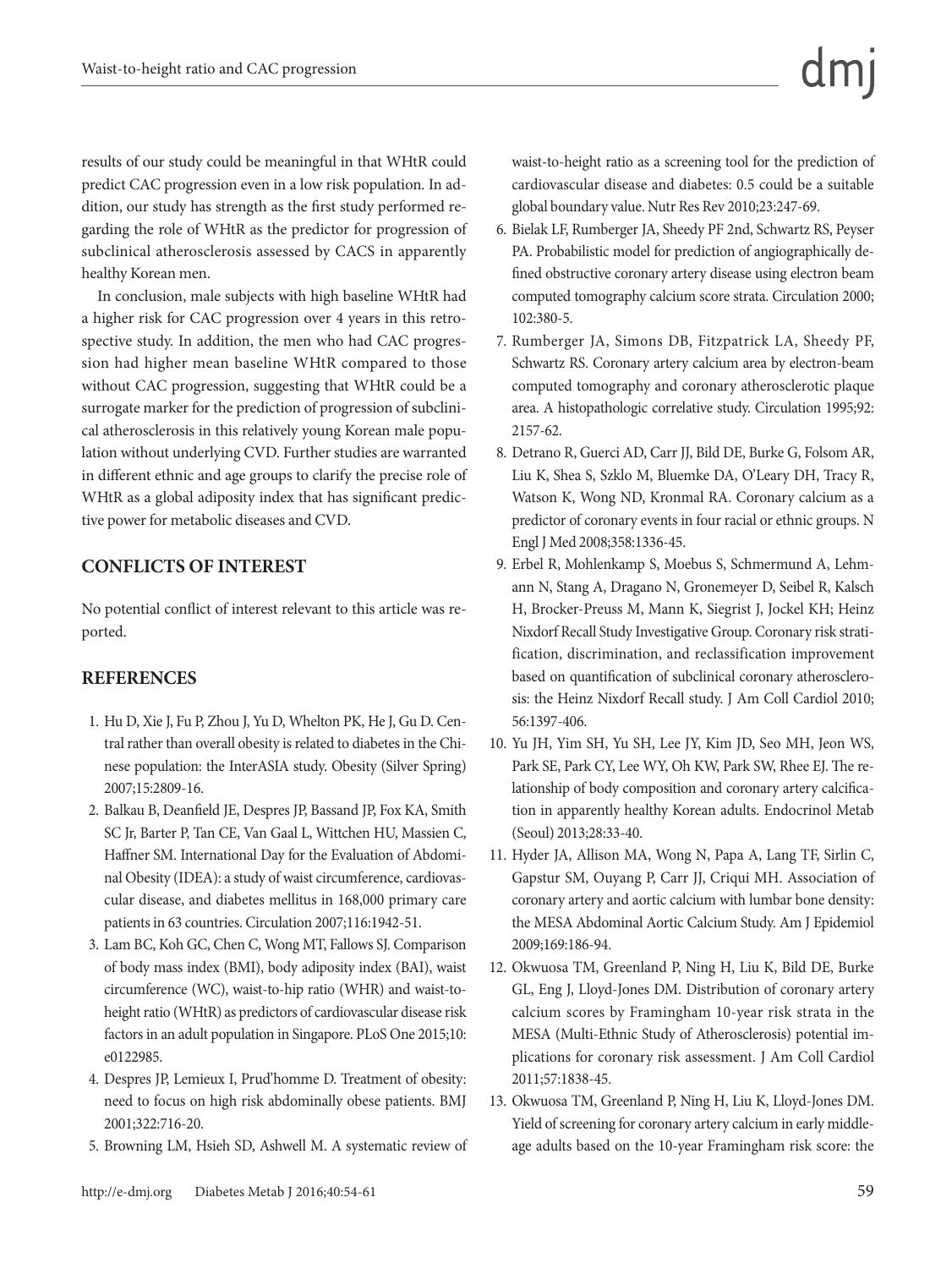# $dm$

CARDIA study. JACC Cardiovasc Imaging 2012;5:923-30.

- 14. National Glycohemoglobin Standardization Program: List of NGSP certified methods. Available from: http://www.ngsp. org/docs/methods.pdf. (cited 2016 Jan 20).
- 15. Schwartz KL, Monsur JC, Bartoces MG, West PA, Neale AV. Correlation of same-visit HbA1c test with laboratory-based measurements: a MetroNet study. BMC Fam Pract 2005;6:28.
- 16. Rumberger JA, Brundage BH, Rader DJ, Kondos G. Electron beam computed tomographic coronary calcium scanning: a review and guidelines for use in asymptomatic persons. Mayo Clin Proc 1999;74:243-52.
- 17. O'Neal WT, Efird JT, Qureshi WT, Yeboah J, Alonso A, Heckbert SR, Nazarian S, Soliman EZ. Coronary artery calcium progression and atrial fibrillation: the multi-ethnic study of atherosclerosis. Circ Cardiovasc Imaging 2015;8:e003786.
- 18. Koulaouzidis G, Charisopoulou D, Maffrett S, Tighe M, Jenkins PJ, McArthur T. Coronary artery calcification progression in asymptomatic individuals with initial score of zero. Angiology 2013;64:494-7.
- 19. World Health Organization. Obesity: preventing and managing the global epidemic. Report of a WHO consultation on obesity. Geneva: WHO; 1998.
- 20. Yajnik CS, Yudkin JS. The Y-Y paradox. Lancet 2004;363:163.
- 21. Xu Z, Qi X, Dahl AK, Xu W. Waist-to-height ratio is the best indicator for undiagnosed type 2 diabetes. Diabet Med 2013;30:e201-7.
- 22. Lee K, Song YM, Sung J. Which obesity indicators are better predictors of metabolic risk?: healthy twin study. Obesity (Silver Spring) 2008;16:834-40.
- 23. Hsieh SD, Yoshinaga H. Do people with similar waist circumference share similar health risks irrespective of height? Tohoku J Exp Med 1999;188:55-60.
- 24. Hsieh SD, Yoshinaga H. Is there any difference in coronary heart disease risk factors and prevalence of fatty liver in subjects with normal body mass index having different physiques? Tohoku J Exp Med 1995;177:223-31.
- 25. Hsieh SD, Yoshinaga H. Waist/height ratio as a simple and useful predictor of coronary heart disease risk factors in women. Intern Med 1995;34:1147-52.
- 26. Hsieh SD, Yoshinaga H. Abdominal fat distribution and coronary heart disease risk factors in men-waist/height ratio as a simple and useful predictor. Int J Obes Relat Metab Disord 1995;19:585-9.
- 27. Ashwell M, Lejeune S, McPherson K. Ratio of waist circumference to height may be better indicator of need for weight man-

agement. BMJ 1996;312:377.

- 28. Lee JS, Aoki K, Kawakubo K, Gunji A. A study on indices of body fat distribution for screening for obesity. Sangyo Eiseigaku Zasshi 1995;37:9-18.
- 29. Soto Gonzalez A, Bellido D, Buno MM, Pertega S, De Luis D, Martinez-Olmos M, Vidal O. Predictors of the metabolic syndrome and correlation with computed axial tomography. Nutrition 2007;23:36-45.
- 30. Ashwell M, Hsieh SD. Six reasons why the waist-to-height ratio is a rapid and effective global indicator for health risks of obesity and how its use could simplify the international public health message on obesity. Int J Food Sci Nutr 2005;56:303-7.
- 31. Kim MK, Lee WY, Kang JH, Kang JH, Kim BT, Kim SM, Kim EM, Suh SH, Shin HJ, Lee KR, Lee KY, Lee SY, Lee SY, Lee SK, Lee CB, Chung S, Jeong IK, Hur KY, Kim SS, Woo JT; Committee of Clinical Practice Guidelines; Korean Society for the Study of Obesity. 2014 Clinical practice guidelines for overweight and obesity in Korea. Endocrinol Metab (Seoul) 2014;29:405-9.
- 32. Recio-Rodriguez JI, Gomez-Marcos MA, Patino-Alonso MC, Agudo-Conde C, Rodriguez-Sanchez E, Garcia-Ortiz L; Vasorisk group. Abdominal obesity vs general obesity for identifying arterial stiffness, subclinical atherosclerosis and wave reflection in healthy, diabetics and hypertensive. BMC Cardiovasc Disord 2012;12:3.
- 33. Ge W, Parvez F, Wu F, Islam T, Ahmed A, Shaheen I, Sarwar G, Demmer RT, Desvarieux M, Ahsan H, Chen Y. Association between anthropometric measures of obesity and subclinical atherosclerosis in Bangladesh. Atherosclerosis 2014;232:234- 41.
- 34. Budoff MJ, Hokanson JE, Nasir K, Shaw LJ, Kinney GL, Chow D, Demoss D, Nuguri V, Nabavi V, Ratakonda R, Berman DS, Raggi P. Progression of coronary artery calcium predicts allcause mortality. JACC Cardiovasc Imaging 2010;3:1229-36.
- 35. Hokanson JE, MacKenzie T, Kinney G, Snell-Bergeon JK, Dabelea D, Ehrlich J, Eckel RH, Rewers M. Evaluating changes in coronary artery calcium: an analytic method that accounts for interscan variability. AJR Am J Roentgenol 2004;182:1327-32.
- 36. McEvoy JW, Blaha MJ, Defilippis AP, Budoff MJ, Nasir K, Blumenthal RS, Jones SR. Coronary artery calcium progression: an important clinical measurement? A review of published reports. J Am Coll Cardiol 2010;56:1613-22.
- 37. Houslay ES, Cowell SJ, Prescott RJ, Reid J, Burton J, Northridge DB, Boon NA, Newby DE; Scottish Aortic Stenosis and Lipid Lowering Therapy, Impact on Regression trial Investigators. Progressive coronary calcification despite intensive lipid-lower-